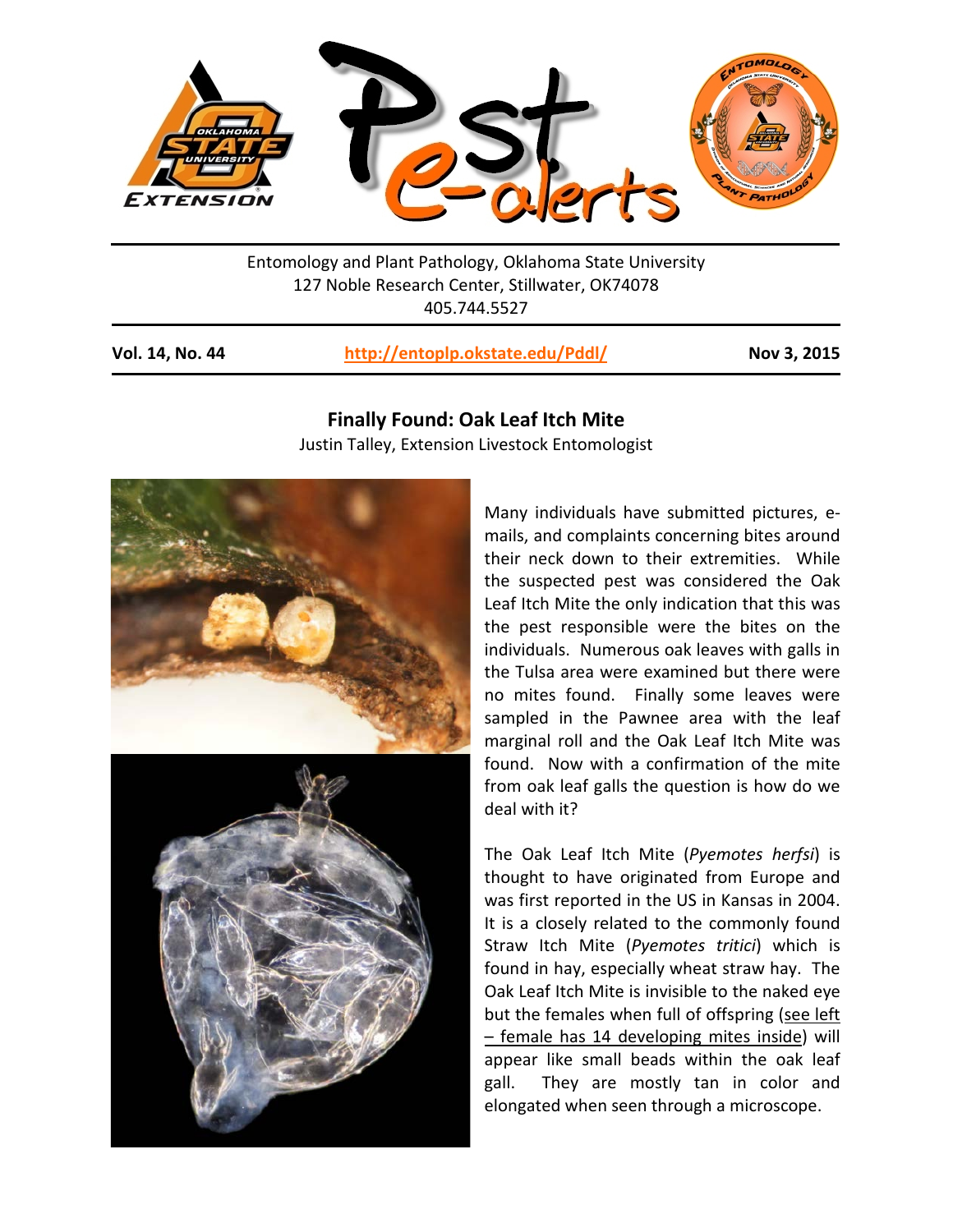The preferred food sources for the mites are the larvae of gall midges, which are small flies that induce the oak to form marginal galls on the oak leafs. Other food resources that have been documented are cicada immature stages, stored product pests such as beetles, and certain

wood boring beetles. It is thought that the Oak Leaf Itch Mite overwinters within the galls of the oak leaves or within leaf litter on the ground. Most of the research demonstrates that the fly midge that the mites are feeding on prefer pin oaks or red oaks. The time for a female mite to initiate feeding on the fly midge until offspring can emerge can be as little as 1 week and this will enable the mite to become numerous over a short period of time.

So now back to the question of how we deal with this mysterious mite that falls from trees. First, recognize the preferred source of food for the mite is the fly



midge developing in oak leaves. Then understand that treating a tree with a pesticide is usually too costly and ineffective since the mites are protected within the leaf marginal galls. Once an area is identified of a suspected Oak Leaf Itch Mite infestation, then the best option for avoiding being bit is to stay away from that area if possible. If an oak tree is infested and it covers most of the homeowner's yard space then make sure all leaf litter under that tree is hauled away. When cleaning the leaf litter, be sure to protect yourself by wearing a shirt with long sleeves and also pants then apply a repellent that contains DEET especially on your arms and neck regions. Once done cleaning the yard of leaves be sure to immediately remove and launder your clothing and shower as soon as possible. There have been studies that showed over 300,000 mites falling from infested oak trees per day. Also, these mites can easily be disbursed by wind and be blown through screens so individuals that never go outside have been documented to being bit by this mite.